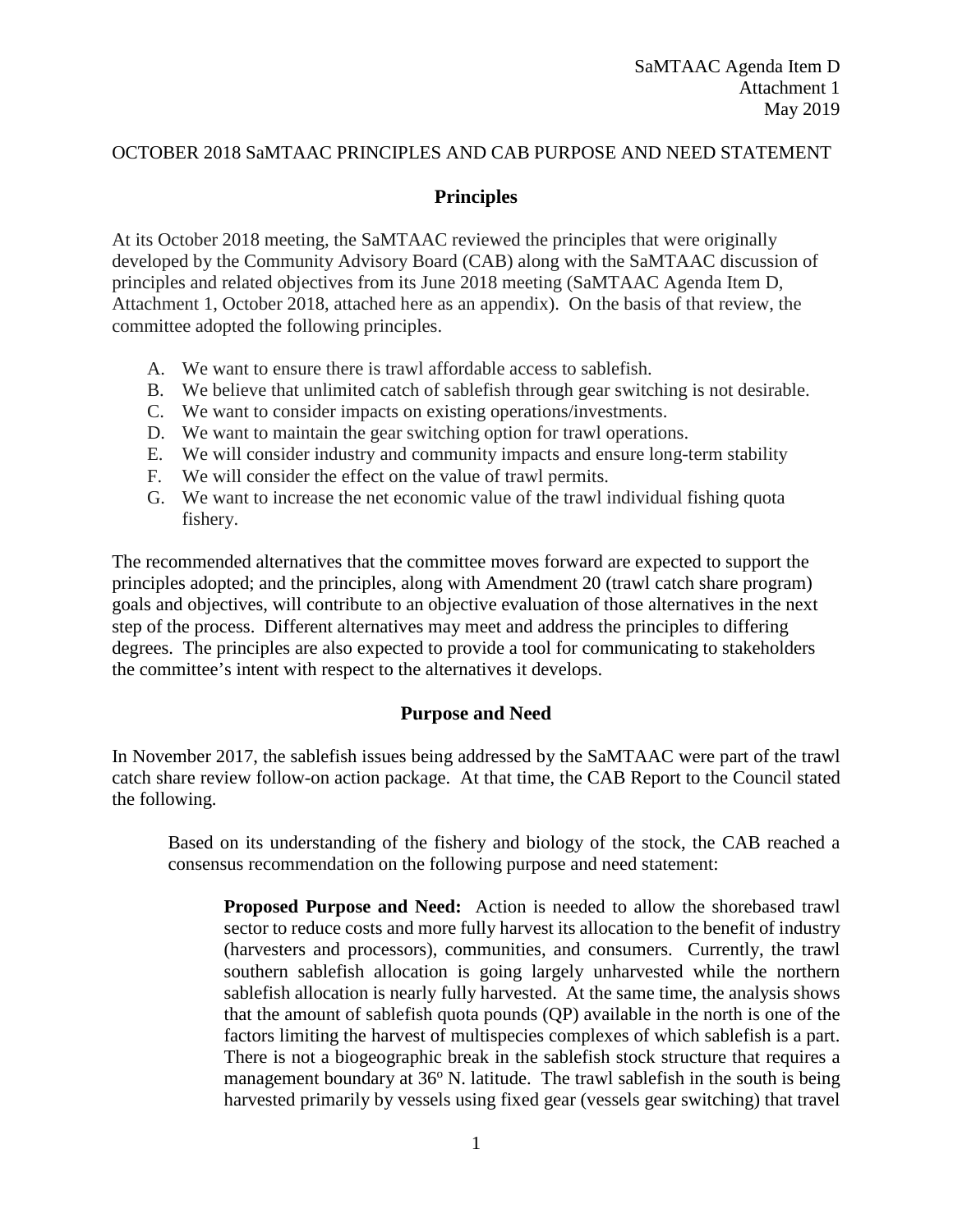down from the north. The purpose of this action would be to create a coastwide sablefish allocation for the trawl sector and/or limit gear switching.

There are participants on the CAB that question whether gear switching is the cause of the lack of availability of sablefish to the trawl fishery in the north.

However, because the Council decided to split these issues off into an independent process it did not consider whether to adopt the purpose and need statement recommended by the CAB.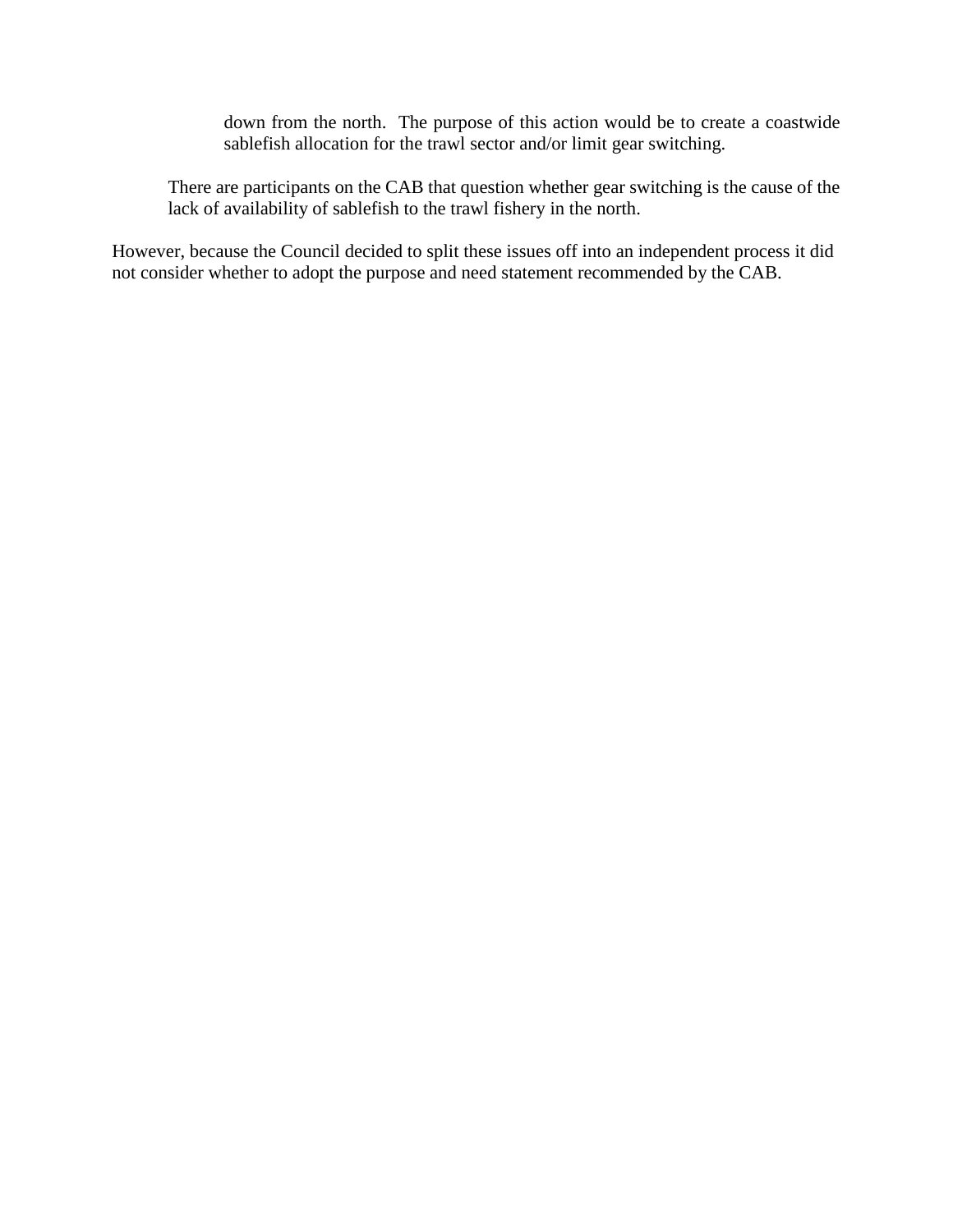### APPENDIX

### WHERE DO WE WANT TO GO?

This document first provides a summary of previous Council discussion and Amendment 20/FMP goals and objectives then summarizes SaMTAAC discussion on this topic from the June meeting.

# Summary of Council Discussion on Sablefish Area Management and Gear Switching from March 2018 – Bullet Points

Principles (from CAB)

- A. We want to get more sablefish to the trawl fleet.
- B. We believe that unlimited catch of sablefish through gear switching is not desirable.
- C. We want to consider existing operations/investments.

### Council Discussion

- 1. overall goals of resource access and utilization
- 2. trawl gear is the only gear that can viably harvest some groundfish species
- 3. trawl rationalization was intended to improve the trawl fishery
- 4. evaluate allocation attainment problems and how solutions address
- 5. take a long-term view e.g., even if gear switching is not an immediate problem, is a limit needed to prevent future problems?
- 6. importance of sablefish to the overall economics of a trawl trip
- 7. the buyers have an interest in trawl trips;
- 8. the importance of trawl deliveries to maintaining markets;
- 9. conservation impacts;
- 10. potential fleet conflicts from geographic redistribution; and
- 11. implementation costs and challenges of potential solutions.

# Groundfish FMP

### **Management Goals**

Goal 1 - Conservation. Prevent overfishing and rebuild overfished stocks by managing for appropriate harvest levels and prevent, to the extent practicable, any net loss of the habitat of living marine resources.

Goal 2 - Economics. Maximize the value of the groundfish resource as a whole.

Goal 3 - Utilization. Within the constraints of overfished species rebuilding requirements, achieve the maximum biological yield of the overall groundfish fishery, promote year-round availability of quality seafood to the consumer, and promote recreational fishing opportunities.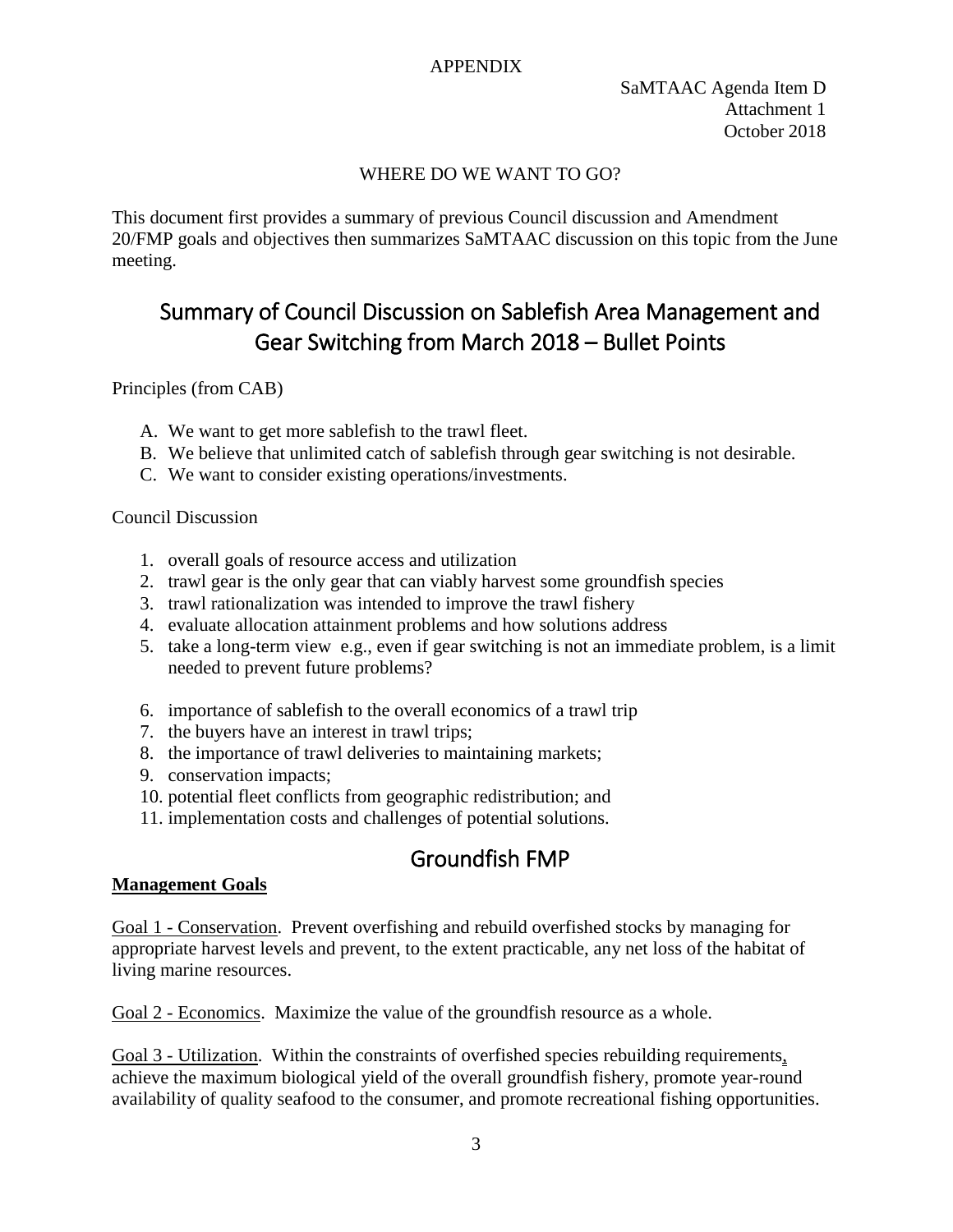## Amendment 20

Goal

*Create and implement a capacity rationalization plan that increases net economic benefits, creates individual economic stability, provides for full utilization of the trawl sector allocation, considers environmental impacts, and achieves individual accountability of catch and bycatch* 

## **Objectives**

 $\overline{a}$ 

The above goal is supported by the following objectives:

- 1. Provide a mechanism for total catch accounting.
- 2. Provide for a viable, profitable, and efficient groundfish fishery.
- 3. Promote practices that reduce bycatch and discard mortality and minimize ecological impacts.
- 4. Increase operational flexibility.
- 5. Minimize adverse effects from an IFQ program on fishing communities and other fisheries to the extent practical.
- 6. Promote measurable economic and employment benefits through the seafood catching, processing, distribution elements, and support sectors of the industry.
- 7. Provide quality product for the consumer.
- 8. Increase safety [i](#page-3-0)n the fishery.<sup>i</sup>

## SaMTAAC Discussion

Other possible principles/criteria/objectives suggested by individuals during SaMTAAC discussion

- a. Maximum benefit for trawl sector (similar to 3 in Council discussion summary)
- b. Gear switching is an important part of the program for trawl vessels
- c. Recognize existing investment in gear switching (people who have made investment should not lose that investment) (similar to C in CAB principles)
- d. Prevent new entry into gear switching (similar to 5 in Council discussion summary)
- e. Prevent excessive gear switching in the future
- f. One area or region should not be disadvantaged relative to others
- g. Consider needs of quota funds to be able to lease out quota
- h. Solutions should be measured—proportional to the degree/scope of the program.

The [Amendment 20] goals and objectives should be achieved while the following occurs:

<span id="page-3-0"></span><sup>i</sup> Amendment 20 also included what were termed "Constraints and Guiding Principles:"